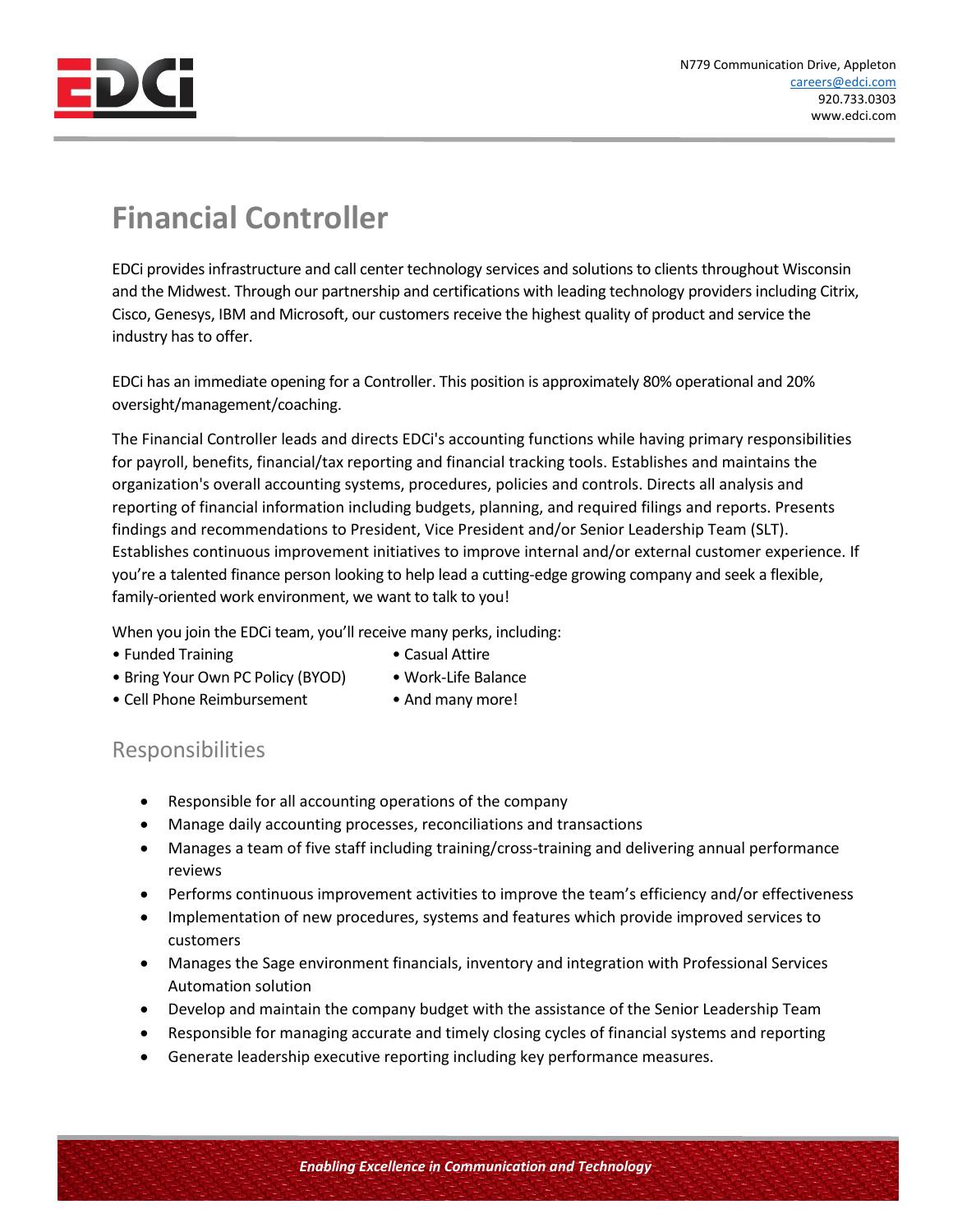

- Revenue cycle:
	- o Oversee weekly customer billing and accounts receivable processing
	- o Ensure proper classification of all accounting revenue recognition
	- $\circ$  Monitor transactions with select customers including performing credit checks and customers on credit hold
- Disbursements cycle:
	- o Oversee weekly accounts payable processing and cash management
	- o Manage purchasing function including oversight of vendor rebates and inventory control
	- o Review monthly expense spending variance reporting
- Payroll and employee benefits:
	- $\circ$  Manage the Paychex payroll system and process payroll including recording payroll taxes and regular reporting
	- o Perform monthly commissions and incentive reporting
	- o Administration of 401K and flex plans
	- $\circ$  Manage the health and dental insurance plan and annual renewal process
	- o Manage workers' compensation and unemployment insurance audits
- Financial/tax reporting:
	- o Prepare financial statements and maintain general ledger structure
	- o Oversee monthly account reconciliations for all balance sheet accounts
	- o Primary liaison with external CPA firm for preparation of annual compiled financial statements and tax return
	- o Perform financial analysis, reporting and tracking; alert management with key exceptions and trends
	- o Manage reports for all state tax jurisdictions, including sales, unemployment and all other applicable taxes (1099s, personal property tax returns, unemployment tax returns, sales tax returns)
	- o Coordinate preparation of 940/941 tax returns and W2's with Paychex.
- Responsible for spreadsheet financial tracking tools that are ancillary to business systems such as practice-based profitability, revenue/earnings projections, budgeting and sales tracking tools
- Other duties as assigned

## Essential Skills & Qualifications

- Bachelor's degree in accounting or related field required
- 8+ years of accounting experience with previous Controller experience in a for profit entity
- 2+ years of previous Controller experience in a for profit entity
- 2+ years supervisory experience
- CPA is a plus
- Excellent interpersonal skills that include the ability to effectively communicate in both writing and verbally
- Ability to multi-task in a fast paced environment with competing priorities